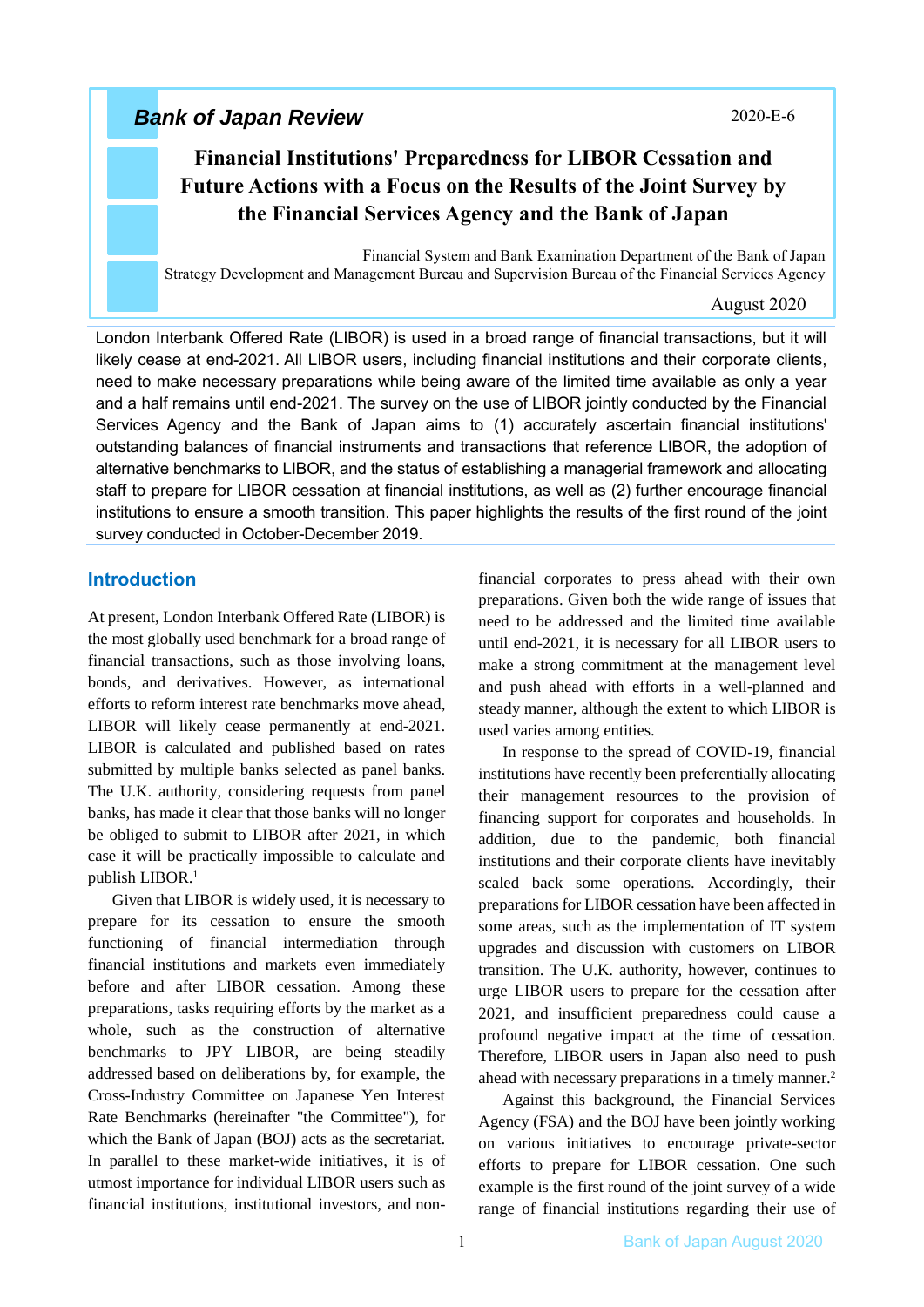LIBOR, which was conducted in late 2019 (Chart 1). The aim of this survey was to (1) accurately ascertain the status of establishing a managerial framework and allocating staff to prepare for LIBOR cessation, the outstanding balances of financial instruments and transactions that reference LIBOR (hereinafter "LIBOR exposure"), and the adoption of alternative benchmarks to LIBOR at financial institutions operating in Japan, as well as (2) encourage these institutions to ensure a smooth transition. The survey period was October-December 2019, with the reference date of LIBOR exposure as of end-June 2019. The survey covered a total of 278 entities, including banks, securities companies, insurance companies, and central organizations of financial cooperatives. The following is a detailed description of the findings.<sup>3</sup>

### [Chart 1] Overview of the 1st survey on the use of LIBOR

| Survey<br>coverage       | 278 entities: 9 major banks, 104 regional banks,<br>15 foreign bank branches, 32 securities<br>companies, 95 insurance companies, 23 central<br>organizations of financial cooperatives and<br>other banks                                                                                                   |  |  |  |  |  |  |
|--------------------------|--------------------------------------------------------------------------------------------------------------------------------------------------------------------------------------------------------------------------------------------------------------------------------------------------------------|--|--|--|--|--|--|
| Survey<br>period         | October-December 2019                                                                                                                                                                                                                                                                                        |  |  |  |  |  |  |
| Major<br>survey<br>items | The status of establishing a framework for<br>deliberations for LIBOR cessation; the status of<br>preparedness of business operations; and the<br>scale of LIBOR exposure of five currencies (yen,<br>U.S. dollar, euro, pound sterling, and Swiss<br>franc) with the reference date as of end-June<br>2019. |  |  |  |  |  |  |

Note: The 9 major banks comprise Mizuho Bank, MUFG Bank, Sumitomo Mitsui Banking Corporation, Resona Bank, Mitsubishi UFJ Trust and Banking Corporation, Mizuho Trust and Banking Company, Sumitomo Mitsui Trust Bank, Shinsei Bank, and Aozora Bank. The 104 regional banks comprise member banks of the Regional Banks Association of Japan and of the Second Association of Regional Banks and Saitama Resona Bank.

### **Overview of the First Round of Survey Results on the Use of LIBOR**

The survey comprises two parts. The first covers qualitative information, such as the managerial framework and allocation of staff to prepare for LIBOR cessation and the status of preparedness of business operations in the individual divisions of financial institutions. The second covers quantitative information, such as the scale of LIBOR exposure by currency and product.

This section first explores survey findings from the qualitative part. As of December 2019, about 30 percent of respondents had established specialized project teams or working groups that address the permanent cessation of LIBOR (Chart 2). By type of



financial institution, while all major banks and foreign securities companies have set up such groups, there were many insurance companies, domestic securities companies, and regional banks that have no plans to establish the same. This difference between types of financial institutions likely reflects a difference in the volume of LIBOR exposure, as will be detailed below. Cross-divisional project teams and working groups are not equally necessary for all the financial institutions. 4

80-90 percent of respondents have at least generally identified business operations that reference LIBOR (Chart 3). However, the survey also shows that concrete actions with respect to the individual tasks identified have only just begun. Chart 4 indicates their status of preparedness regarding the specific examples of business operations that need to be addressed in

### [Chart 3] Proportion of entities that have identified business operations affected by LIBOR transition



Note: Data are as of December 2019. Examples of business operations affected by LIBOR transition are shown in Chart 4.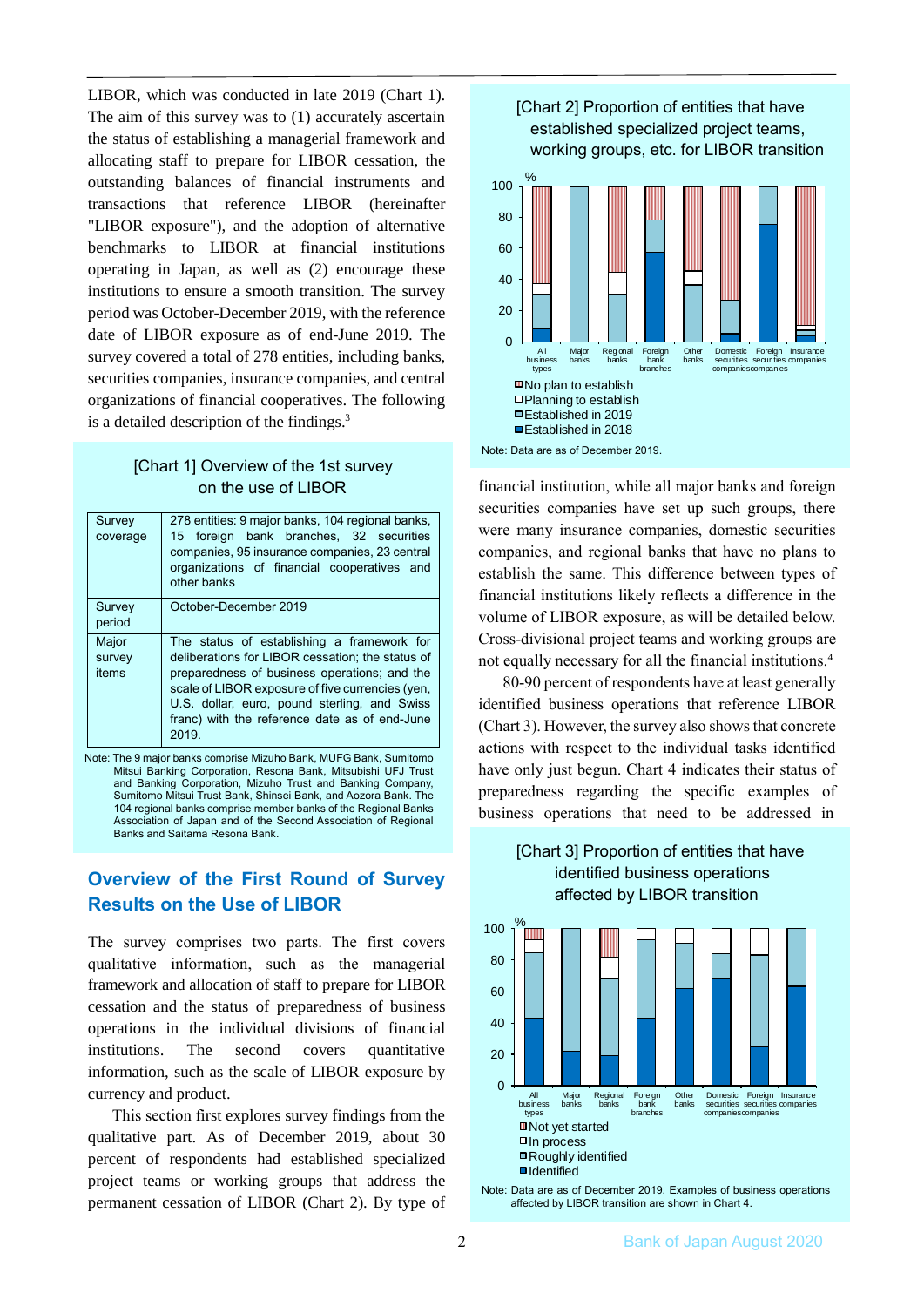|                                   |                                                                                 |     | All business<br>types |                |     | Maior banks |   |      | Regional banks |   |     | Domestic<br>securities<br>companies |  |      | <b>Insurance</b><br>companies |                |  |
|-----------------------------------|---------------------------------------------------------------------------------|-----|-----------------------|----------------|-----|-------------|---|------|----------------|---|-----|-------------------------------------|--|------|-------------------------------|----------------|--|
|                                   |                                                                                 | 1.2 | 3                     | $\overline{4}$ | 1.2 | 3           | 4 | 1, 2 | 3              | 4 | 1.2 | 3                                   |  | 1, 2 | 3                             | $\overline{4}$ |  |
| <b>Customer Services Division</b> |                                                                                 |     |                       |                |     |             |   |      |                |   |     |                                     |  |      |                               |                |  |
|                                   | Development of customer service manuals                                         |     |                       |                |     |             |   |      |                |   |     |                                     |  |      |                               |                |  |
|                                   | Employee training                                                               |     |                       |                |     |             |   |      |                |   |     |                                     |  |      |                               |                |  |
|                                   | <b>Explanation to customers</b>                                                 |     |                       |                |     |             |   |      |                |   |     |                                     |  |      |                               |                |  |
|                                   | Discussion w ith customers on transition                                        |     |                       |                |     |             |   |      |                |   |     |                                     |  |      |                               |                |  |
|                                   | Revision of contracts                                                           |     |                       |                |     |             |   |      |                |   |     |                                     |  |      |                               |                |  |
|                                   | ii. IT Systems Division                                                         |     |                       |                |     |             |   |      |                |   |     |                                     |  |      |                               |                |  |
|                                   | Identification of IT systems requiring upgrades                                 |     |                       |                |     |             |   |      |                |   |     |                                     |  |      |                               |                |  |
|                                   | Identification of requirements for system upgrades                              |     |                       |                |     |             |   |      |                |   |     |                                     |  |      |                               |                |  |
|                                   | Securing budgets for IT system upgrades                                         |     |                       |                |     |             |   |      |                |   |     |                                     |  |      |                               |                |  |
|                                   | Implementation of IT system upgrades                                            |     |                       |                |     |             |   |      |                |   |     |                                     |  |      |                               |                |  |
|                                   | iii. Administrative Division                                                    |     |                       |                |     |             |   |      |                |   |     |                                     |  |      |                               |                |  |
|                                   | Identification of administrative rules and operational processes in need of     |     |                       |                |     |             |   |      |                |   |     |                                     |  |      |                               |                |  |
|                                   | revision                                                                        |     |                       |                |     |             |   |      |                |   |     |                                     |  |      |                               |                |  |
|                                   | Revision of administrative rules                                                |     |                       |                |     |             |   |      |                |   |     |                                     |  |      |                               |                |  |
|                                   | Revision of operational processes                                               |     |                       |                |     |             |   |      |                |   |     |                                     |  |      |                               |                |  |
|                                   | iv. Financial Accounting Division                                               |     |                       |                |     |             |   |      |                |   |     |                                     |  |      |                               |                |  |
|                                   | Identification of issues and concerns for the preparation of financial          |     |                       |                |     |             |   |      |                |   |     |                                     |  |      |                               |                |  |
|                                   | statements.                                                                     |     |                       |                |     |             |   |      |                |   |     |                                     |  |      |                               |                |  |
|                                   | Discussion with outside auditors (esp. on hedge accounting issues)              |     |                       |                |     |             |   |      |                |   |     |                                     |  |      |                               |                |  |
|                                   | Developing policies for the preparation of financial statements                 |     |                       |                |     |             |   |      |                |   |     |                                     |  |      |                               |                |  |
|                                   | v. IR Division                                                                  |     |                       |                |     |             |   |      |                |   |     |                                     |  |      |                               |                |  |
|                                   | Identification of issues and concerns for own-issued bonds                      |     |                       |                |     |             |   |      |                |   |     |                                     |  |      |                               |                |  |
|                                   | Development of policy on own-issued bonds (incl. the consideration of the       |     |                       |                |     |             |   |      |                |   |     |                                     |  |      |                               |                |  |
|                                   | need for bondholders' meetings)                                                 |     |                       |                |     |             |   |      |                |   |     |                                     |  |      |                               |                |  |
|                                   | Explanation to investors (holders) of own-issued bonds                          |     |                       |                |     |             |   |      |                |   |     |                                     |  |      |                               |                |  |
|                                   | Revision of contracts on own-issued bonds                                       |     |                       |                |     |             |   |      |                |   |     |                                     |  |      |                               |                |  |
|                                   | vi. Markets/Risk Management Division                                            |     |                       |                |     |             |   |      |                |   |     |                                     |  |      |                               |                |  |
|                                   | Adjustment of quantitative models (e.g., for fair value and VaR)                |     |                       |                |     |             |   |      |                |   |     |                                     |  |      |                               |                |  |
|                                   | Review of ALM framew ork                                                        |     |                       |                |     |             |   |      |                |   |     |                                     |  |      |                               |                |  |
|                                   | Review of framew ork of managing other risks                                    |     |                       |                |     |             |   |      |                |   |     |                                     |  |      |                               |                |  |
|                                   | Development of operational risk framew ork (e.g., risks associated with         |     |                       |                |     |             |   |      |                |   |     |                                     |  |      |                               |                |  |
|                                   | business procedures and computer systems)                                       |     |                       |                |     |             |   |      |                |   |     |                                     |  |      |                               |                |  |
|                                   | vii. Legal Division                                                             |     |                       |                |     |             |   |      |                |   |     |                                     |  |      |                               |                |  |
|                                   | Review and amendment of contract format                                         |     |                       |                |     |             |   |      |                |   |     |                                     |  |      |                               |                |  |
|                                   | Preparation for litigation risks (e.g., risks arising from incomplete contracts |     |                       |                |     |             |   |      |                |   |     |                                     |  |      |                               |                |  |
|                                   | and insufficient customer explanation, and conduct risks associated with        |     |                       |                |     |             |   |      |                |   |     |                                     |  |      |                               |                |  |
|                                   | sales of products referencing LIBOR)                                            |     |                       |                |     |             |   |      |                |   |     |                                     |  |      |                               |                |  |

### [Chart 4] Preparedness of business operations for LIBOR transition in Japan

Note: Data are as of December 2019. The response options were as follows: 1 = action completed;  $2$  = action almost completed;  $3$  = action in process;  $4$  = action not yet started; and 5 = not applicable. Different shades in the table represent the percentage shares of responses

0% 20% 40% 60% 80% 100%

1 to 4. The table does not include data for foreign bank branches, other Japanese banks, and foreign securities companies. For details, see Financial Services Agency and Bank of Japan, "Summary of Survey Results on the Use of LIBOR and Main Actions Needed," March 2020.

divisions of domestic business bases, such as customer services, IT systems, and administrative divisions. Taking the IT systems divisions as an example, some progress was observed for the early stage of preparations, such as identification of IT systems requiring upgrades. However, a large proportion of respondents indicated that subsequent operations - such as identification of requirements for IT system upgrades, securing budgets for such upgrades, and implementation of the upgrades -- were still in process or had not yet started. When asked about the anticipated completion period for the implementation of IT system upgrades, nearly 80 percent of the respondents who indicated that the implementation was still in process responded during 2021; in particular, a little more than 50 percent stated the latter half of 2021 (Chart 5). This suggests that many financial institutions anticipate that preparations will continue through the end of next year. It should be noted that, although some financial

### [Chart 5] Scheduled date of completion of IT system upgrades



Note: Data are as of December 2019. The data in the chart above cover financial institutions that selected "action in process" in the response options. The horizontal axis represents the percentage shares of responses.

institutions have delayed the implementation of IT system upgrades longer than initially planned due to the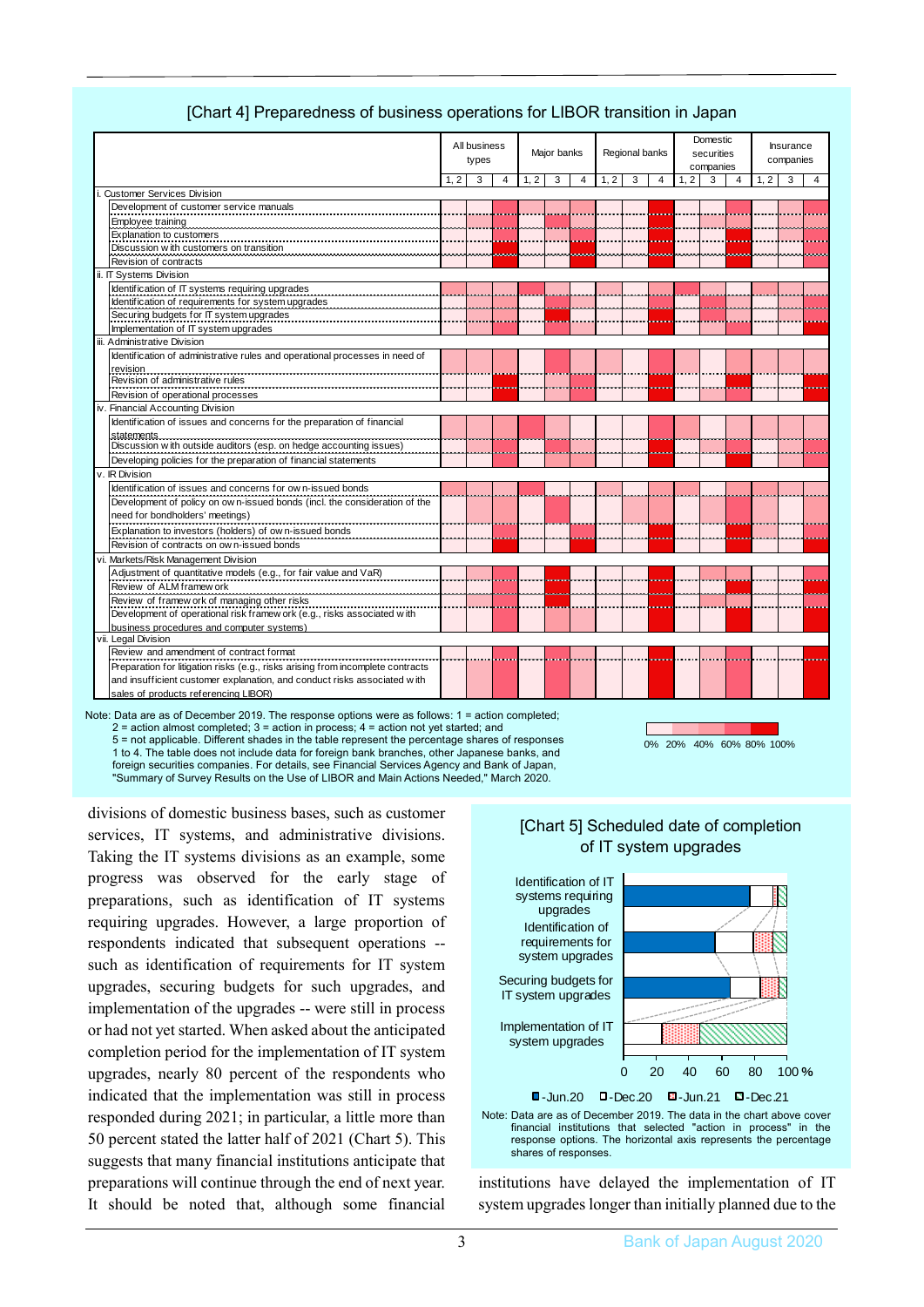COVID-19 pandemic, thus far, the information available from financial institutions does not suggest specific concern over the completion of such upgrades by end-2021.

Hereafter in this section, the quantitative part, or the scale of LIBOR exposure, will be examined. As a background to this, almost all the responding financial institutions indicated that they had at least recognized the approximate volume of their LIBOR exposure (Chart 6). On this basis, a simple aggregation of LIBOR exposure as of end-June 2019 suggests that assets (e.g., loans) amounted to about 164 trillion yen, liabilities (e.g., deposits and bonds issued) amounted to about 35 trillion yen, and derivatives amounted to about 6,300 trillion yen in terms of their notional value (Chart 7). By currency, the dollar made up the largest share, followed by the yen, while the shares of other currencies -- the euro, the pound sterling, and the Swiss franc -- were small. The reason behind the smaller exposure of JPY LIBOR than USD LIBOR is likely the large volume of transactions referencing Tokyo Interbank Offered Rate (TIBOR). Contracts with a term extending beyond end-2021 accounted for about 97 trillion yen of assets, about 17 trillion yen of liabilities, and about 3,200 trillion yen of derivatives in terms of their notional value, thus accounting for 50-60 percent of all LIBOR exposure.



[Chart 6] Proportion of entities that have



A breakdown of LIBOR exposure by type of financial institution shows that major banks accounted for a large share of assets, liabilities, and derivatives, although domestic and foreign securities companies also accounted for substantial shares of derivatives (Chart 8).

A more detailed breakdown by type of financial product shows that loans accounted for the largest share



of assets both in terms of the value and the number of contracts (Chart 9). Regarding liabilities, borrowings accounted for a large share on a value basis, but in terms of the number of contracts, insurance products and deposits made up large shares. Finally, derivatives mostly consisted of over-the-counter interest rate swaps both in terms of the value and the number of contracts.





As a preparation for LIBOR cessation, contracts referencing LIBOR should either (1) be shifted to new contracts referencing alternative benchmarks to LIBOR at an appropriate timing, such as the expiration of existing contracts, or (2) include fallback provisions in advance to stipulate alternative benchmarks applicable after LIBOR cessation. Regarding the latter, the survey findings show that only a small share of contracts referencing LIBOR have included fallback provisions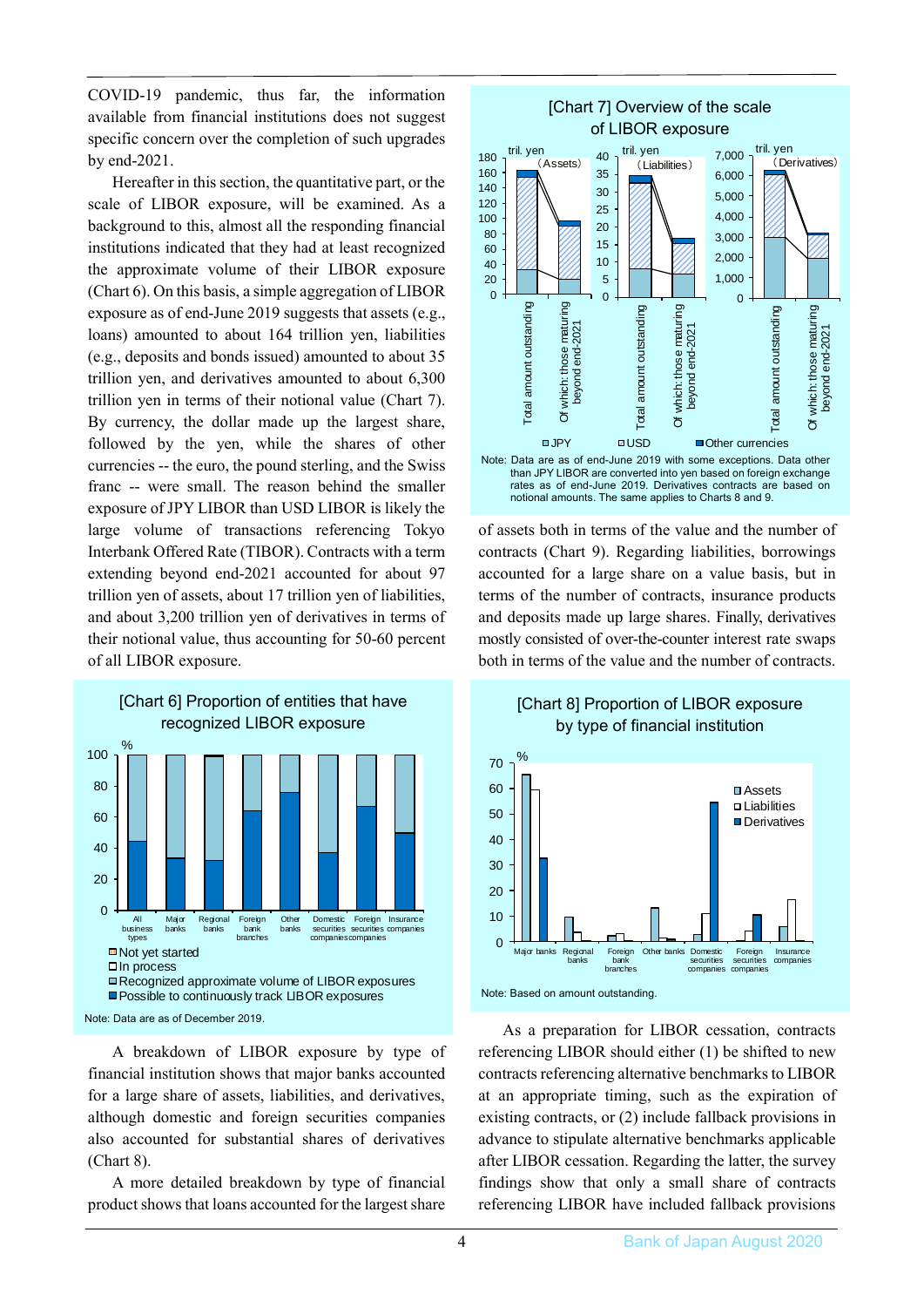

thusfar, all in terms of assets, liabilities, and derivatives.

While this survey describes the situation as of end-June 2019 for the quantitative part, subsequent consultation in Japan with market participants conducted by the Committee showed that term risk-free reference rates (RFRs) received the strongest support as alternative benchmarks to JPY LIBOR for both loans and bonds (Chart 10).<sup>5</sup> Regarding the term RFRs, in February 2020, it was determined that QUICK Corp. would be the entity responsible for calculating and publishing "prototype rates," which are not intended for use in actual transactions, and it began publishing such rates on May 26.<sup>6</sup> As for derivatives, the International Swaps and Derivatives Association (ISDA) is proceeding with amending the 2006 ISDA Definitions to include fallback provisions and publishing a protocol to apply these fallback provisions to derivative contracts entered into prior to the date of the amendment.



Accounting issues regarding interest rate hedging derivatives are also being addressed: the Accounting Standards Board of Japan (ASBJ) released the Exposure Draft of Practical Solution on the Treatment of Hedge Accounting for Financial Instruments that Reference LIBOR on June 3. Furthermore, the Committee is making progress in formulating the roadmap for LIBOR transition. Going forward, it is expected that there will be steady progress in the inclusion of fallback provisions through vigorous negotiations between contracting parties in view of these recent developments in the LIBOR transition.<sup>7</sup>

#### **Future Actions**

The results of the survey suggest that although there has been progress in financial institutions' preparations overall, such as in terms of their awareness of challenges posed by LIBOR cessation and their identification of contracts referencing LIBOR, there remains some room for further efforts on their part. They include taking concrete actions in individual divisions and inserting fallback provisions in existing contracts. Assuming that LIBOR will cease at end-2021, financial institutions need to be aware of the limited time available and continue with their preparations while involving their corporate clients.

The FSA and the BOJ will continue to support market-wide initiatives, including the early establishment of term RFRs. At the same time, the two entities will continue the efforts to identify the degree of preparedness of individual financial institutions and, as necessary, individually encourage them to accelerate their preparations. Such efforts include the joint survey on the use of LIBOR and dialogue with financial institutions with large LIBOR exposure.<sup>8</sup> On June 1, 2020, the FSA and the BOJ jointly sent the representatives of major financial institutions a notification, the "Dear CEO" letter, and also made the same available on the FSA's and the BOJ's websites. In the letter, the two entities, as the country's financial authorities, highlighted the importance for CEOs of financial institutions to address LIBOR cessation. It is expected that compiling the related materials requested in the letter with the active involvement of management officials will encourage these financial institutions to push ahead with preparations. Those financial institutions that are not addressed in the letter are also expected to make necessary preparations by referring to the published letter.

Preparations for LIBOR cessation cannot be completed by the efforts of financial institutions alone.